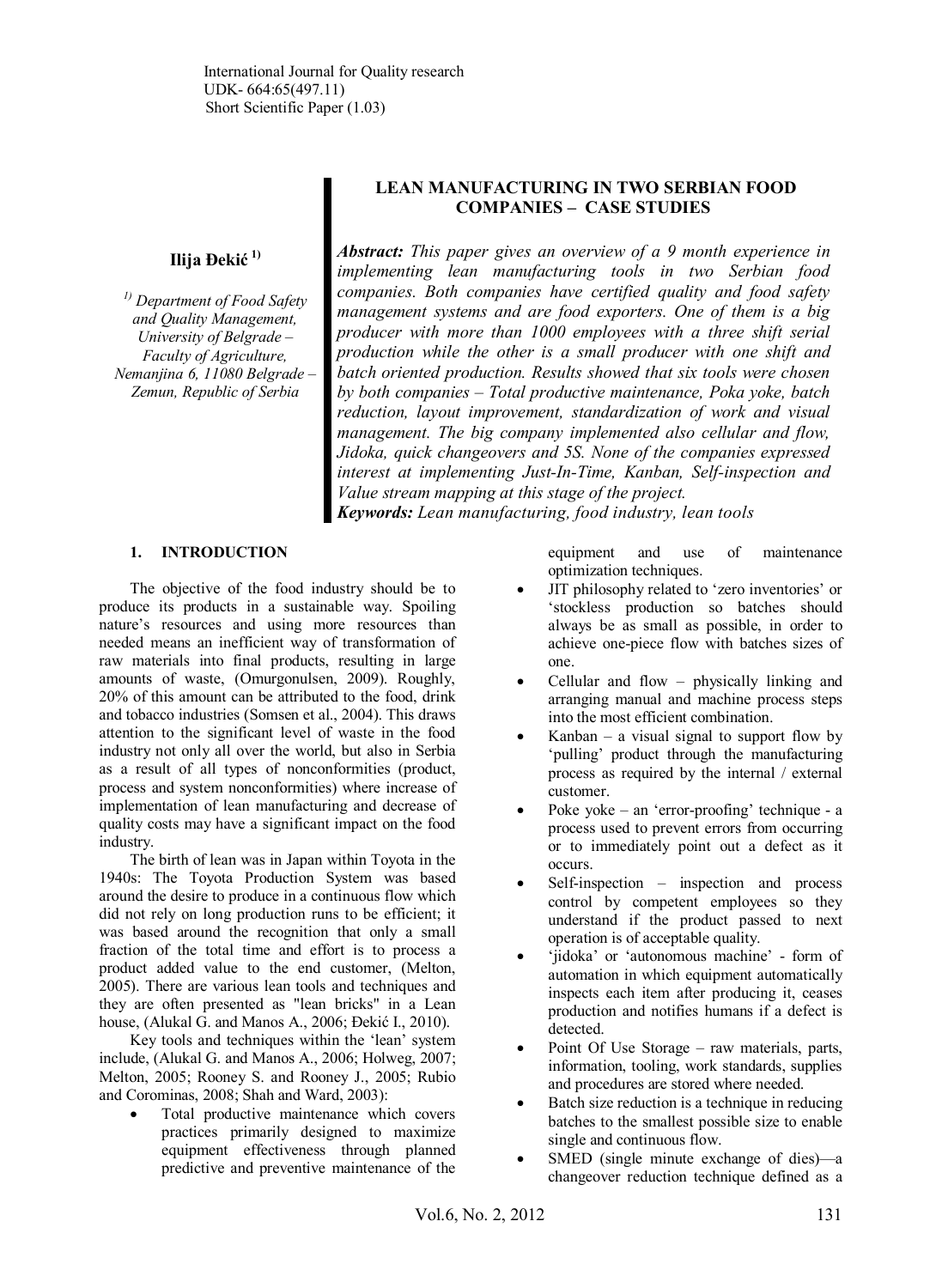**International Journal for Quality Research** 

time between the last good piece off the current run and the first good piece off the next run.

Layout – a layout designed according to optimum operational sequence.

**QUALIT** 

- Standard work consistent performance of a task according to defined methods with no waste.
- Visual control a visual method of measuring performance at the 'shop floor'. Use of this technique enables a fast check of all information – toolings, parts, production activities and indicators at a glance
- $5 S's a visual housekeeping technique which$ devolved control to the shopfloor.
- Value stream mapping (VSM) a method of mapping current and future value flow of the entire production process.

Any activity in a process which does not add value to the customer is called 'waste', (Alukal G. and Manos A., 2006; Melton, 2005). There are seven (by some authors eight) main types of waste as outlined in the Japanese concept: defects, over-production, waiting, transport, inventory, over-processing and motion. The eight types of wastes are presented with the acronym downtime (**D**efects, **O**verproduction, **W**aiting, **N**on Value Added Processing, **T**ransportation, **I**nventory, **M**otion and **E**mployee knowledge and skills).

# **2. MATERIALS AND METHODS**

This paper analyses experience with lean tools and techniques used in two Serbian companies. The chosen companies have the following characteristics:

- Both companies are in the food sector;
- Both companies have implemented ISO 9001 and HACCP / FSMS for more than 3 years;
- Both companies are exporters;
- · In both companies analysis of the production process has been performed to identify typical lean wastes;
- Implementation of lean tools and techniques is on-going for more than 9 months;
- · Implementation process is a combination of training and consulting activities;
- The reason for implementing lean tools and techniques in both companies is initiated from top management and is not a customer driven decision;
- One company is a big food manufacturer (more than 1000 employees);
- The big company has serial production in more than one shift;
- The other food company is a small manufacturer (less than 50 employees);
- The small company has small batch production focused on customer requirements operating in one shift.
- Reason for choosing these companies was to analyze how size of the company impacts implementing lean manufacturing. By some authors, large organizations suffer from structural inertial forces that negatively affect the implementation of lean manufacturing practices. However, large size also implies the availability of both capital and human resources that facilitate adoption and implementation of lean practices as well as returns to scale for investments associated with lean practices. The influence of size is pervasive and has been identified in relation to technology practices so choice of tools was of interest for this study (Shah and Ward, 2003).

# **3. RESULTS AND DISCUSSION**

Results will be divided in two categories, presenting identified typical wastes in both companies and analysis of possibilities of implementing lean tools in techniques in two types of companies.

Table 1 presents identified typical wastes in both companies, modified from, (Melton, 2005; Rooney S. and Rooney J., 2005).

| Table $I = \nu$ pical wastes in the two companies |                                                                                                                           |                                                                                                       |                                                         |  |  |
|---------------------------------------------------|---------------------------------------------------------------------------------------------------------------------------|-------------------------------------------------------------------------------------------------------|---------------------------------------------------------|--|--|
| Waste type                                        | <b>Description</b>                                                                                                        | Within big food company                                                                               | Within small food company                               |  |  |
| Over -<br>production                              | Producing more than the next<br>process needs, before the next<br>process needs and faster than<br>the next process needs | When two or more machines<br>in a row are used for the entire<br>production process                   | During days when production<br>planning is flexible     |  |  |
| Waiting                                           | Waiting for people,<br>equipment, (semi)products                                                                          | Waiting for work instructions,<br>raw materials and<br>maintenance<br>Changeovers between<br>products | Cleaning and sanitation<br>Preparation of raw materials |  |  |

*Table 1 – typical wastes in the two companies*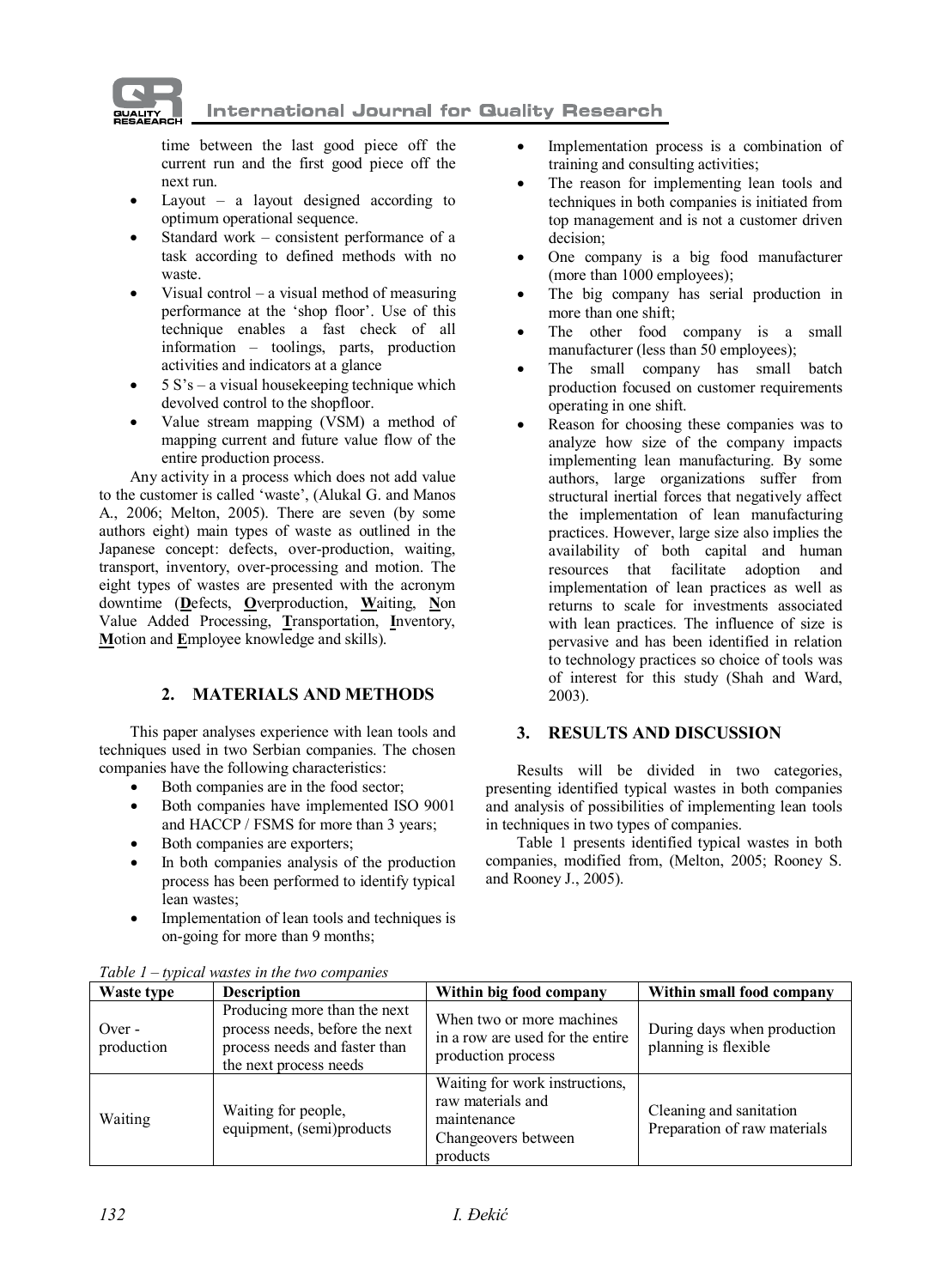**International Journal for Quality Research** 



| Waste type      | <b>Description</b>                                                                        | Within big food company                                                                 | Within small food company                                           |  |
|-----------------|-------------------------------------------------------------------------------------------|-----------------------------------------------------------------------------------------|---------------------------------------------------------------------|--|
| Transportation  | Unnecessary transport of<br>materials                                                     | Due to the layout of the<br>production area (old plant)                                 | Due to the layout of the<br>production area and movable<br>machines |  |
| Inventory       | Inventories more than the<br>absolute minimum (products,<br>intermediates, raw materials) | When work orders have small<br>quantities; when production<br>requires many ingredients | When suppliers goods are in<br>big batches                          |  |
| Over-processing | Over-processing due to poor<br>tool and product / process<br>design                       | Administration and double<br>recording                                                  | Lack of competence of<br>supervisors                                |  |
| Motion          | Unnecessary movement of<br>people, data, decisions and<br>information                     | Due to long production lines<br>Bad working habits                                      | Due to the layout of the<br>production area and movable<br>machines |  |
| Defects         | Any error during the process<br>— requiring re-work or<br>additional work                 | Defects from unequal quality<br>of raw materials                                        | When design samples differ<br>from final product                    |  |

#### **3.1 Big company wastes**

In the big company, overproduction was observed during production with at least two machines in a row (production and packaging). In some situations production was faster and prior than the possibilities and need of packaging.

Waiting was observed in the following situations: (i) when changeovers lasted longer than planned, (ii) concerning further work instructions, (iii) waiting for raw materials / semi-products and (iv) waiting for maintenance staff.

Due to the layout of the production area (old plant) unnecessary transportation is seen in moving raw materials from the storage area to the production line and semi-products within the entire production area to the packaging machines.

When work orders have small series (in quantities) inventory as remains of packaging and raw materials was seen within the entire production area. Other case with inventory was when products require many different ingredients.

Over-processing was seen in administration and double recording with both hard and soft copies.

Unnecessary motions were observed in two dimensions. Long unnecessary motion occurs since production lines are long in length. Second, on a micro level near movable machines such as the packaging machines due to the fact that placement of the movable machines is not designated. Finally bad working habits cause unnecessary motion.

Due to unequal quality of raw materials from several suppliers, defects occur in the production process.

### **3.2 Small company wastes**

Over-production occurs when production plan is not strict so the flexibility causes this waste.

In the small company, main waiting activities are

after cleaning and sanitation of the production line if the cleaning process lasts longer so the changeover is postponed. Sometimes, preparation of raw materials for specific products causes waiting.

Due to the layout of the production area (new plant with movable production and packaging machines) unnecessary transportation is seen since there are no visually designated signs on the floor for pallets. For the same reason unnecessary motion was observed.

Since all work orders are different from capacity point of view, due to small series (in quantities) inventory as remains of packaging and raw materials was seen within the entire production cycle. Other occasion is with big batches coming from suppliers.

Supervisors have inadequate training for recording all production / process parameters so this results in double recording.

Defect was observed in cases when the design sample accepted by customer differs from final product after trial production.

#### **3.3 Implemented tools and techniques**

After analysis of symptoms of wastes, several lean tools and techniques have been implemented. Table 2 gives an overview of lean tools and techniques used in the two companies. Reasons for choosing and not choosing a specific tool and techniques are given further in text.

Total productive maintenance has been identified as a very important tool in the big company. Due to big number of production lines, OEE indicator (Overall equipment effectiveness) is monitored on a shift basis and autonomous maintenance has been deployed to production workers in two dimensions – cleaning and hygiene of the machine and audio / visual inspection of machines. Lubrication was not included since hazard analysis within existing HACCP identified risk of contamination of food product. Troubleshooting was deployed by several work instructions.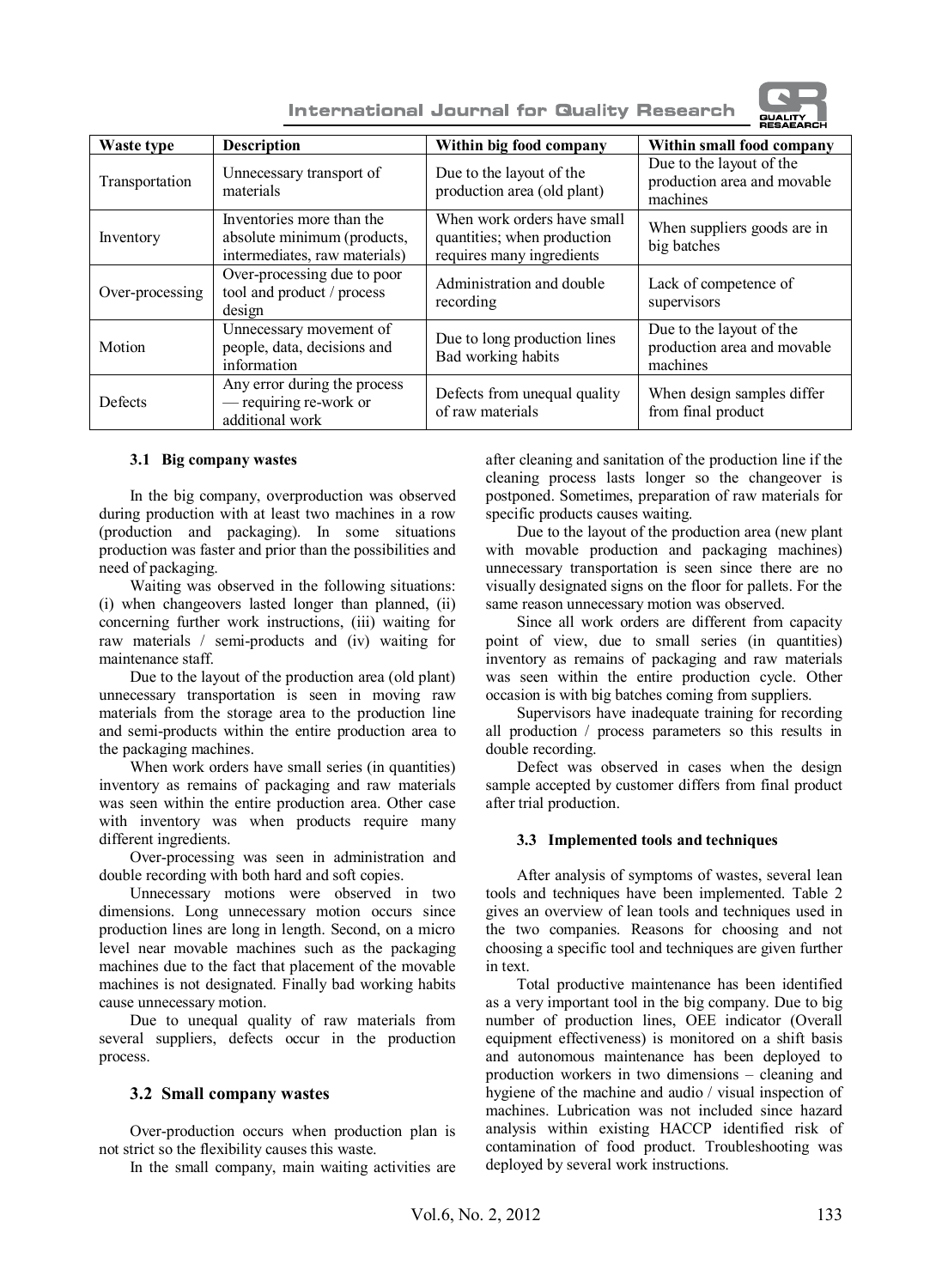

The small company doesn't have serial production, sometimes capacities are not fully exploited so OEE doesn't give adequate benefit, although it is monitored on a daily basis. Maintenance is outsourced by external company and machinery is not very complex so at the moment this tool does not show adequate effect.

|                | Within<br>big food<br>company | Within<br>small food<br>company |
|----------------|-------------------------------|---------------------------------|
| Total          |                               |                                 |
| productive     |                               |                                 |
| maintenance    |                               |                                 |
| <b>JIT</b>     | ×                             | ×                               |
| Cellular       |                               | $\boldsymbol{\mathsf{x}}$       |
| and flow       |                               |                                 |
| Kanban         | ×                             | ×                               |
| Poke yoke      |                               |                                 |
| Self-          | $\mathbf{x}$                  | $\mathbf{x}$                    |
| inspection     |                               |                                 |
| Jidoka         |                               | ×                               |
| Batch size     |                               |                                 |
| reduction      |                               |                                 |
| Quick          |                               | $\boldsymbol{\mathsf{x}}$       |
| changeovers    |                               |                                 |
| Layout         |                               |                                 |
| Standard       |                               |                                 |
| work           |                               |                                 |
| Visual         |                               |                                 |
| control        |                               |                                 |
| 5S             |                               | ×                               |
| Value          | ×                             | $\boldsymbol{\mathsf{x}}$       |
| stream mapping |                               |                                 |

| Table $2$ – Overview of lean tools and techniques in two |  |  |
|----------------------------------------------------------|--|--|
| companies                                                |  |  |

JIT concept was observed as hard for both companies since the flow of materials / pallets is not uniform and the key problem is with the suppliers. Both companies have a small number of suppliers for their key raw materials and the suppliers do not have the possibility to deliver raw materials in different quantities on a daily basis. This tools is planned for the future as a project of supplier development and improvement of the supply chain.

Cellular and flow was not able to be applied in the big company due to its fixed layout since this tool requires resources within cells to be arranged to easily facilitate all operations, (Abdulmalek and Rajgopal, 2007). The small company with batch production also rejected this tool. Kanban was rejected by both companies. In the big company, main reason was unsynchronized cycle time (the time required to complete one cycle of an operation) and unequal takt time and since new investments were planned concerning new machines with higher capacity, improving takt time is planned in the future. In the small company that is batch oriented with simple production, this tool was not recognized as interesting.

Although poke yoke was not identified as a tool, both companies use some variety of this tool in avoiding human mistakes, particularly in the hygiene process. In the big company, all doors with access to the outdoor have automatic closing mechanism to avoid the door being open and possible pest infestation. Some tooling also has only one way to be fixed. In the small company, access to the production area is protected by a "poka yoke" device, i.e. access is denied unless the machine disinfects workers hand so there is no possibility for the worker to enter production area without clean hands. Self-inspection has not been recognized as an easy tool for implementing since in the big company. large portfolio would require large portfolio would require reengineering of the control process and deeper analysis of the technology. Food industry has its constraints (large varieties in quality of raw materials due to weather conditions, season, supplier and its level of quality) so control is kept on a higher hierarchical level. The small company's technology is designed to have only several process controls and these activities are performed by shift leaders and self-inspection is not cascaded to the workers' level.

Jidoka concept is implemented in the big company. New equipment purchased in the last few years have integrated some modalities of the autonomation concept justified for the food industry (audio / visual alarms and stopping the line automatically when any defect occurs<br>like inadequate temperature, failure on the like inadequate temperature, failure on the transportation conveyer, etc.). The financial assets of the small company do not allow investing in autonomation at the moment. Batch size reduction in the big company was a challenge since the entire production process was reengineered from production towards market to production towards customer. Effects of this change were overseen in decrease of inventory waste. In the small company since their production orientation was customer driven; their entire production process was already designed towards batch reduction.

Quick changeover in the big company was identified as the leading tools to show big improvements in a short period of time. Due to big capacities, time savings in any mean bring big financial savings. On the other side, the small company working in one shift and with smaller capacities didn't identify big benefits in measuring changeovers. In the small company, following time for cleaning and sanitation was identified as an area for improvement. Implementation of HACCP concept and food safety management system, layout has been reorganized to avoid any kind of cross – contamination as defined in food safety standards, (CAC, 2003; ISO, 2005).

As previously stated, both companies have implemented and certified their quality management system. Within their QMS, a large number of procedures and work instructions have been developed.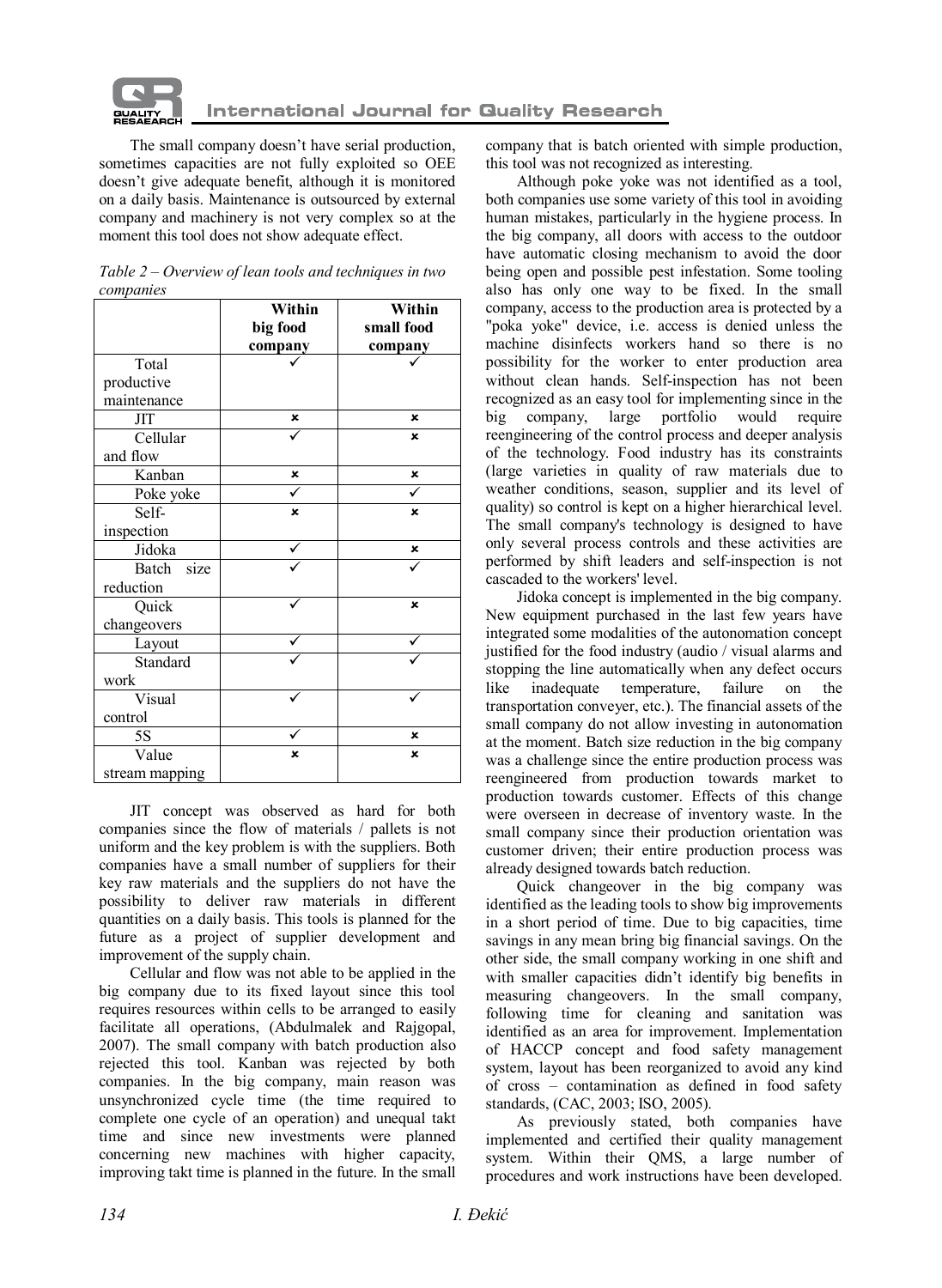

However, the new lean philosophy highlighted the necessity of standardizing work in the aim of improving takt time. Since kanban was rejected, at this moment, new modified and simplified but more precise work instructions are being developed. Visual control is implemented in both companies. However, level of implementation differs. In the big company, floor signalization is posted joint with OHSAS program, there are visual labels on the walls but some are obsolete. In the small company, visual management is at the beginning.

5S as a concept is used in the big company. In the first stage it is used in maintenance sector in the workshops and storage of spare parts. Perspective of using 5S in production is in the near future. In the small company, 5S is not identified as necessary since the layout is new and the production is simple. The area where there is a potential for 5S is in the area where the plant lab and development sector operate.Value stream mapping was not included in both companies for different reasons. In the big company, since there are a lot of production lines and a big portfolio of products their labor capacity was unable to analyze all production lines and their product flow using VSM. On the other side, in the small company the production flow is simple so flow chart from HACCP plan and the quality plan were used as basis for improving product flow.

### **4. CONCLUSION**

After initial readiness for implementing lean tools and techniques, as time went by, organizational culture became predominant factor for success. Some authors point organizational characteristics as the most influential factor in developing commitment and highlight the weight of decentralization and participation in decision-making, (Losonci et al., 2011; Wim et al., 1998). In both companies, change of organizational climate has been identified as slow and unequal not depending on the age of employees, their educational and hierarchical position. The lean production philosophy considers inventory a form of waste that should be minimized. In recent decades, as lean production has gained widespread adoption, lean inventory management has become synonymous with good inventory management, (Eroglu and Hofer, 2011).

From 14 tools, in the big company 10 tools have some level of implementation. On the other side, in the small company 6 tools have been recognized. In both companies, the same tools are implemented - TPM, Poka yoke, batch reduction, layout improvement, standardization of work and visual management which raises a conclusion that these tools cover better coordination between production and maintenance (TPM), batch reduction as a result of customer driven production and pull strategy, poka yoke as a tool to avoid human errors where possible and micro – organizational improvements – layout, standard work and visual management.

The aim of chosen tools is to enhance benefits of implementing lean, (Melton, 2005) through reduced inventory and lead time, less process waste and rework and financial savings.

### **REFERENCES:**

- [1] Abdulmalek, F.A., Rajgopal, J., (2007). Analyzing the benefits of lean manufacturing and value stream mapping via simulation: A process sector case study. International Journal of Production Economics 107(1), 223-236.
- [2] Alukal G., Manos A., (2006). *Lean Kaizen A Simplified Approach to Process Improvements*. ASQ Quality Press, Milwaukee, Wisconsin.
- [3] CAC, (2003). CAC/RCP 1-1969, Rev.4- 2003 Recommended International code of Practice -General principles of food hygiene Codex Alimentarius Commission.
- [4] Đekić I., (2010). *Metode poboljšanja sistema upravljanja bezbednošću i kvalitetom u proizvodnji hrane*. Poljoprivredni fakultet Univerziteta u Beogradu, Beograd.
- [5] Eroglu, C., Hofer, C., (2011). Lean, leaner, too lean? The inventory-performance link revisited. Journal of Operations Management 29(4), 356-369.
- [6] Holweg, M., (2007). The genealogy of lean production. Journal of Operations Management 25(2), 420-437.
- [7] ISO, (2005). ISO 22000:2005 Food safety management systems -- Requirements for any organization in the food chain
- [8] Losonci, D., Demeter, K., Jenei, I., (2011). Factors influencing employee perceptions in lean transformations. International Journal of Production Economics 131(1), 30-43.
- [9] Melton, T., (2005). The Benefits of Lean Manufacturing: What Lean Thinking has to Offer the Process Industries. Chemical Engineering Research and Design 83(6), 662-673.